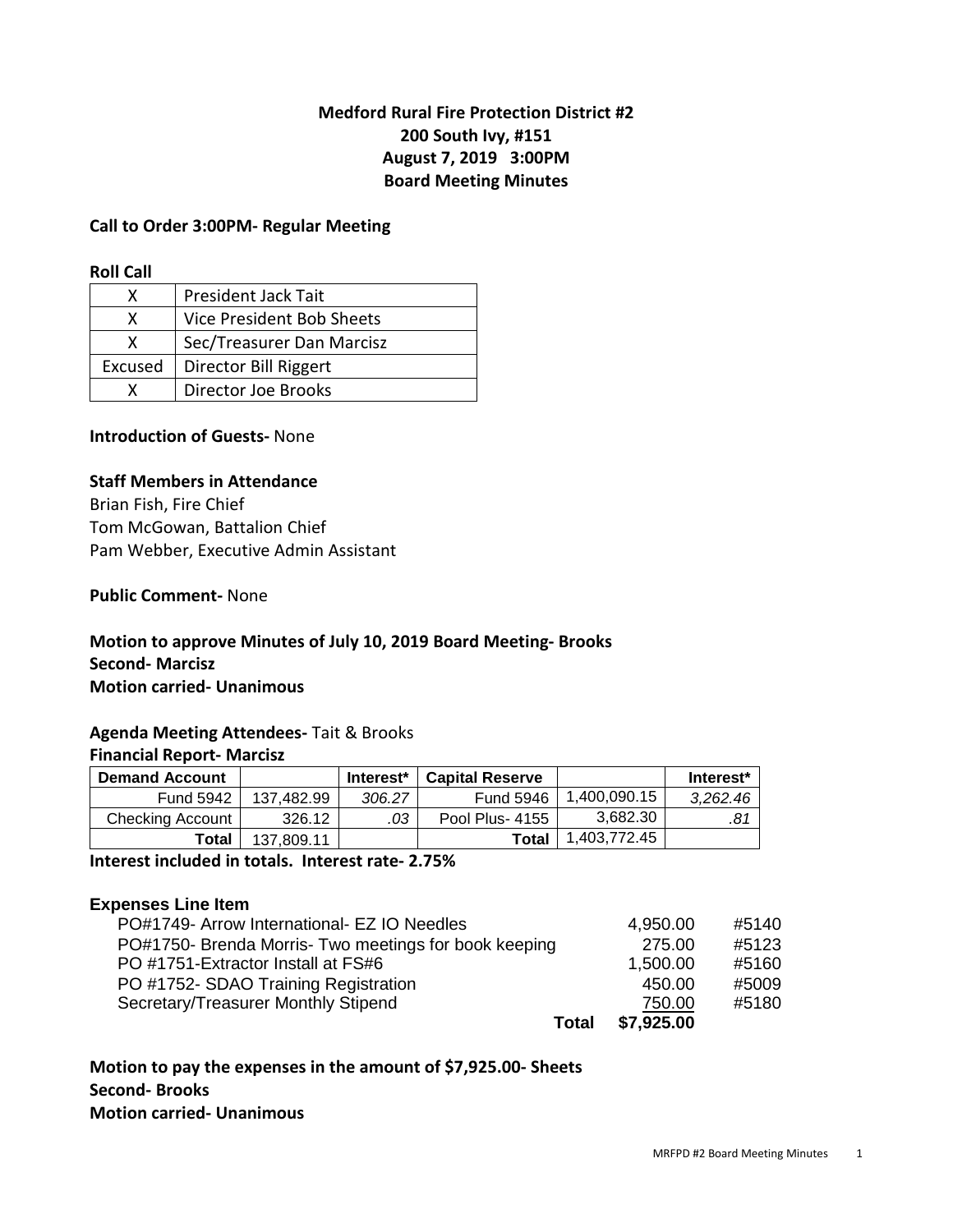### **Correspondence-** Marcisz

- Received a notification from the State pool- The pool interest rate will reduce on August  $9<sup>th</sup>$ from 2.75% to 2.60%
- SDAO, Drone Training- There was a brief discussion. Chief offered some information on a locally based business that will offer drone services.

## **New Business**

## **Fall Newsletter- Highlighting the Budget Committee- Marcisz**

- Marcisz suggested an article on the budget committee input for the newsletter. He feels it is important that we acknowledge what the budget committee does for the district and how much they are appreciated. Marcisz will write the article.
- Chief suggested an article on the Training Building dedication. Chief and Cano will write an article.

## **Old Business**

## **Training Building Dedication- 8/14/19, 10:00AM- Chief**

The ceremony was discussed. Webber reviewed of the Order of Ceremony, Marcisz reviewed the words he will speak. Webber showed a draft of the dedication sign and the board gave a nod of approval.

## **Officers Meeting Suggested Schedule Change- Chief**

There was a suggestion to reschedule the August officers meeting to immediately follow the building dedication. Tait agreed and the meeting will be held at Station #4 following the dedication 8/14/19.

### **Budget Discussion- Marcisz**

Chief noted that the brush rigs will be ordered and once they arrive, the old units will be placed in reserve status. An inventory list of the MFR and MRFPD2 apparatus was reviewed. The list also includes a life span and expected retirement date.

### **Policy Manual- Marcisz**

Update on "Employee's serving on the MRFPD2 Board of Directors".

Marcisz reviewed two documents, one was a cover letter of explanation and the draft Ordinance sent to the District's attorney, requesting an estimate to review and revise. The second was the edited Ordinance. The charge for the attorney's revision is an estimated \$500.

# **Motion to instruct the attorney to proceed with the completed Ordinance- Sheets**

**Second- Brooks**

**Motion carried- Unanimous** 

### **Staff Report**

# **Fire Chief Recruitment Process- Chief**

Chief shared the Fire Chief announcement and brochure that was published with the members and gave a brief update on the recruitment process. He invited the board members to be involved as a stakeholders during the assessment on October 8, 2019. If there is interest, please let the Chief know. He is looking for two members.